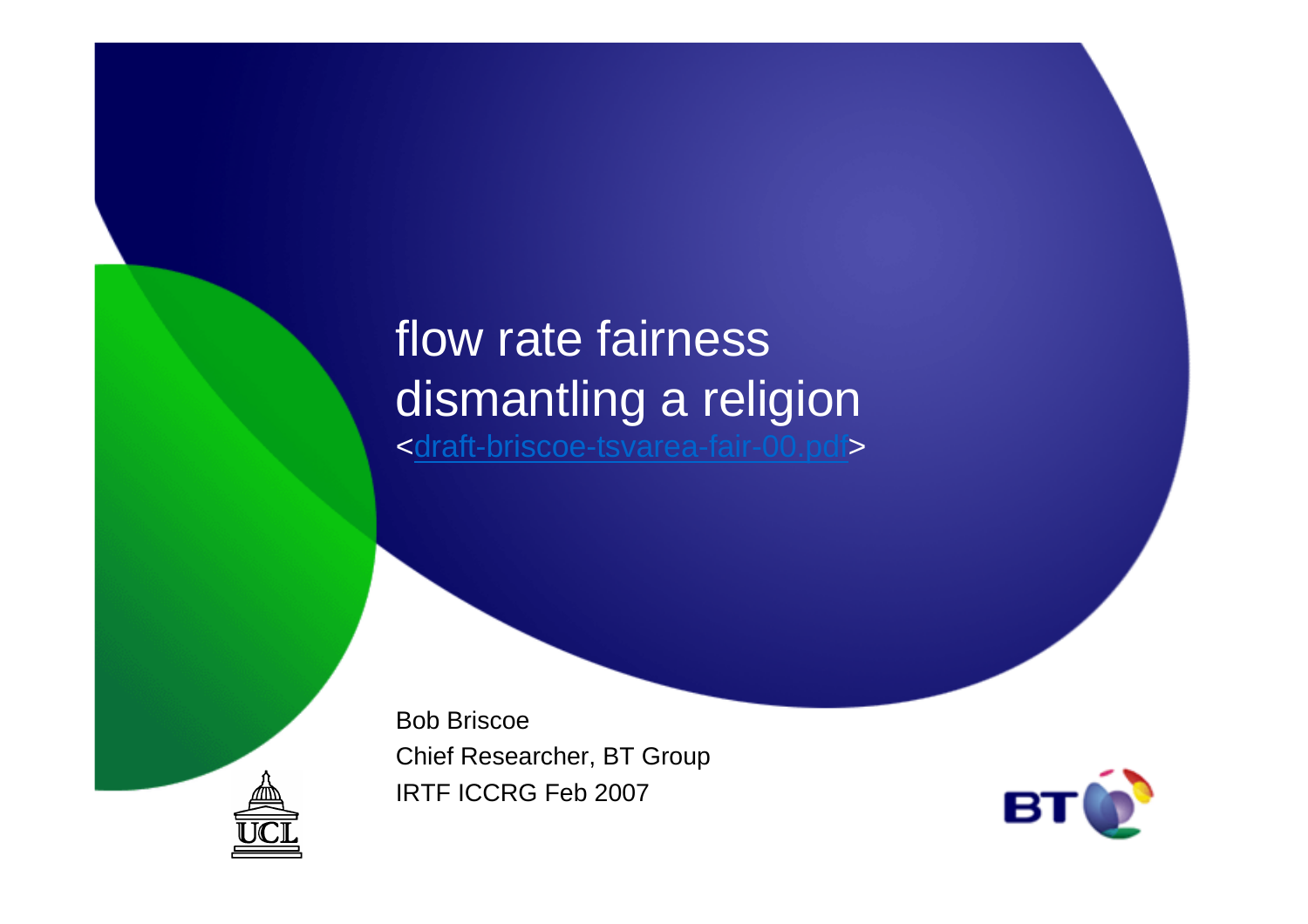### why the destructive approach? destruction ...breeds creation

- $\bullet$  resource allocation/accountability •
	- •'needs fixing' status since early Internet
- • will never get past 'needs fixing'
	- • unless we discard an idea that predated the Internet
- • fairness between flow rates (used in TCP fairness, WFQ)
	- • proven bogus 9yrs ago, but (I think) widely misunderstood / ignored
	- •so we have no fairness at all
	- • fairness between flow rates still the overwhelmingly dominant ideology
	- $\bullet$  obscured by this idea, we wouldn't know a bad fix from a good one

- now 'being fixed'
	- • e.g. Re-ECN: Adding Accountability for Causing Congestion to TCP/IP
		- <draft-briscoe-tsvwg-re-ecn-tcp-03.txt>
- • this talk is not about re-ECN
	- but about why we need something like it •
- • nonetheless, to reassure you...
	- • don't need to throw away everything we've already engineered
	- • despite being based on congestion pricing theory, don't need to throw away traditional flat retail pricing

You got to be careful if you don't know where you're going, because you might not get there [Yogi Berra]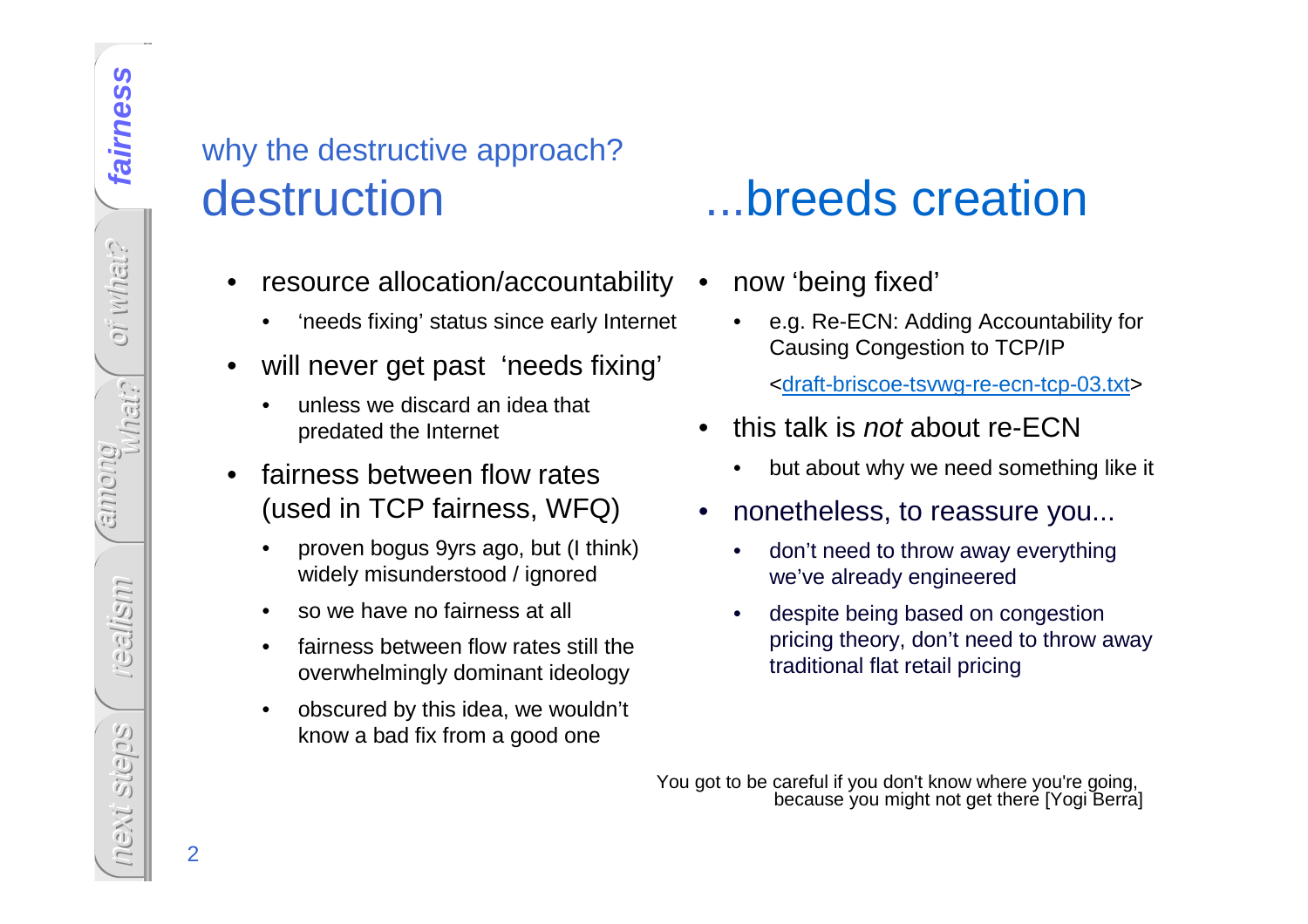### exec summary

#### fair allocation...of what?

**x** rate

- congestion

#### among what?

flows

 $\checkmark$  bits, sent by users'

3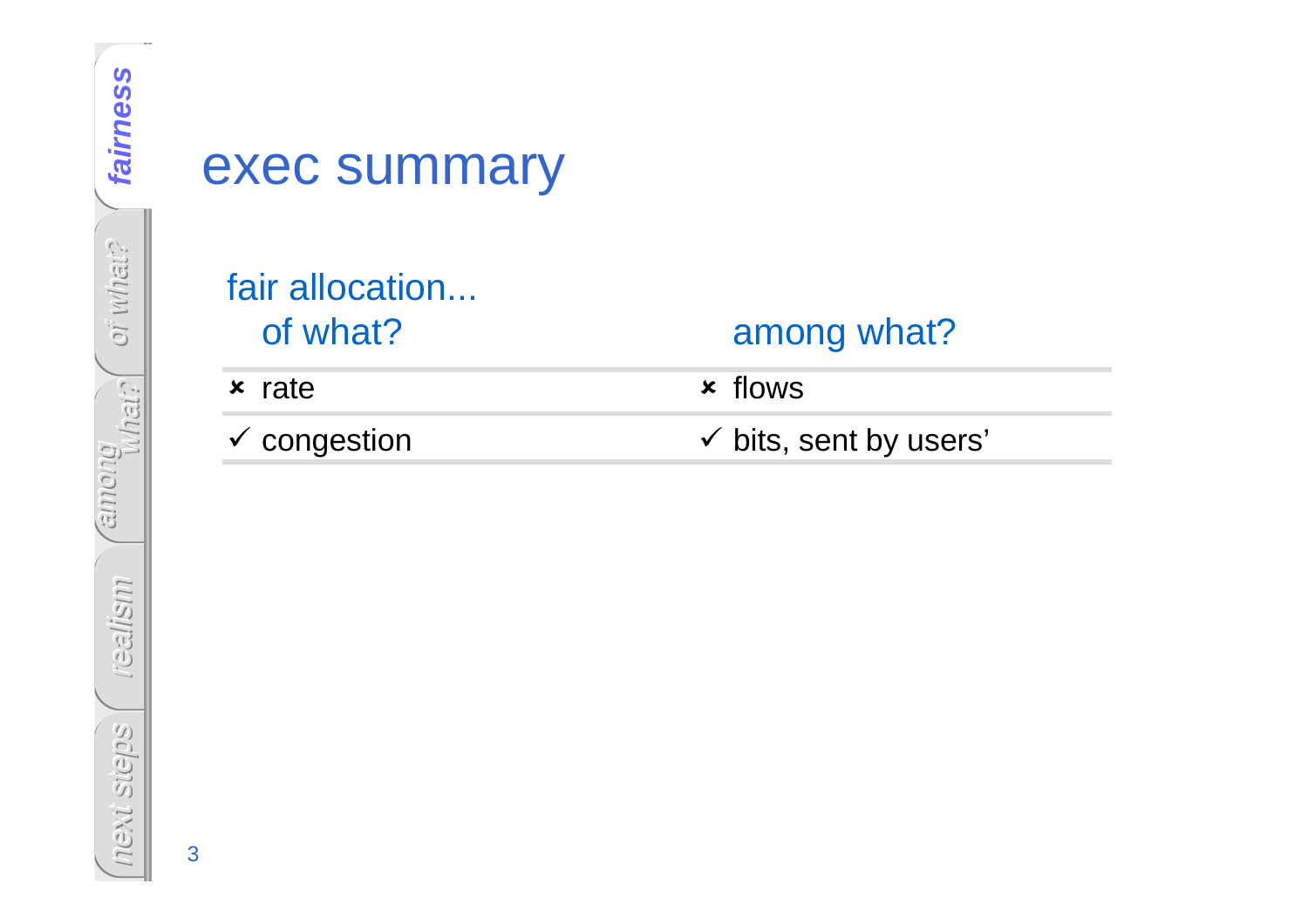## today's shares are just the result of a brawl

- • flow rate fairness is not even wrong
	- •it doesn't even answer the right questions
	- •it doesn't allocate the right thing
	- •it doesn't allocate between the right entities
- • how do you answer these questions?
	- 1) how many flows is it fair for an app to create?
	- 2) how fast should a brief flow go compared to a longer lasting one?



1/2

1/4

1/4

4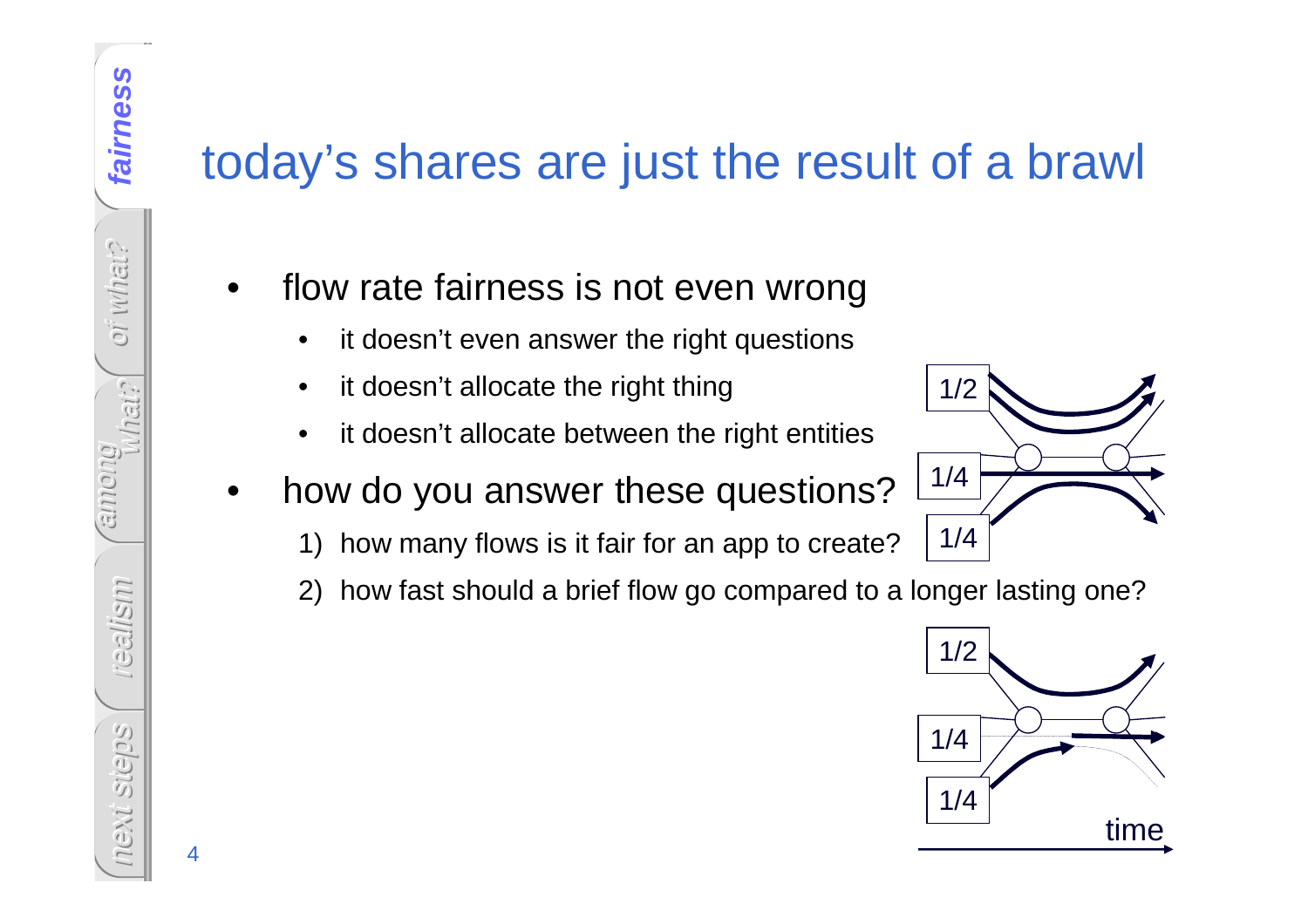5

# is this important?

- • working with packets depersonalises it
	- •it's about conflicts between real people
	- it's about conflicts between real businesses•
- • 1st order fairness – average over time
	- •24x7 file-sharing vs interactive usage
- • 2nd order fairness – instantaneous shares
	- •unresponsive video streaming vs TCP
	- fair burden of preventing congestion collapse•
- • not some theoretical debate about tiny differences
	- huge differences in congestion caused by users on same contract •
	- •hugely different from the shares a `fairness god' or market would allocate
	- yes, there's a lot of slack capacity, but not that much in the backhaul and not for ever•
- • allocations badly off what a market would allocate
	- •eventually lead to serious underinvestment in capacity
- • 'do nothing' will not keep the Internet pure
	- without an architectural solution, we get more and more middlebox kludges•

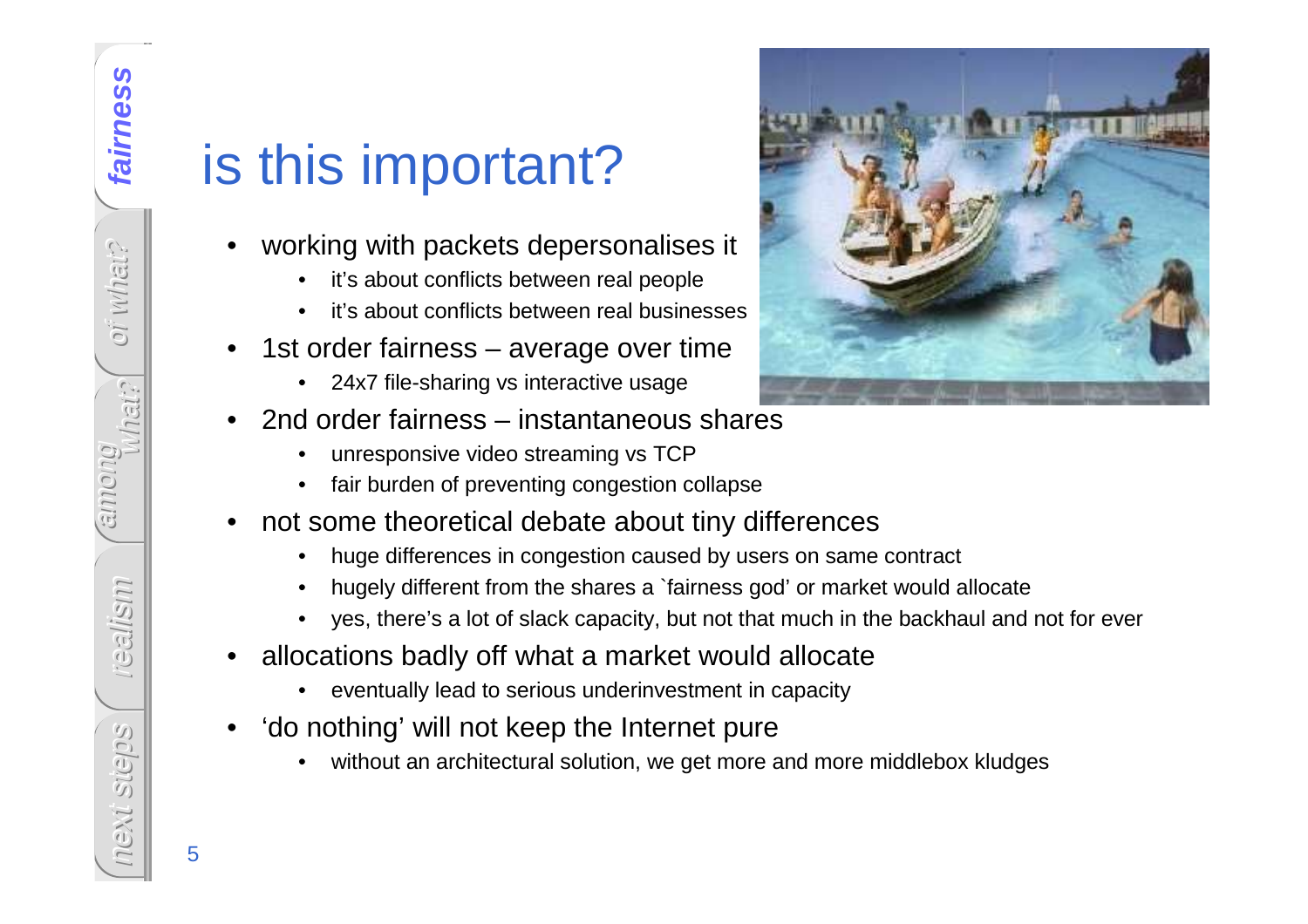# fair allocation... of what? among what?**Ø of 'cost' among bits**

- • cost of one user's behaviour on other users
	- •congestion volume≡ instantaneous congestion *p*...
	- ...shared proportionately over each user's bit rate, *xi*•
	- •...over (any) time
	- • $v_i$  ≡  $f p(t) x_i(t) dt$
- volume of dropped/marked data each user sent
	- •integrates simply and correctly over time and over flows





6

fairness

reyw or

al all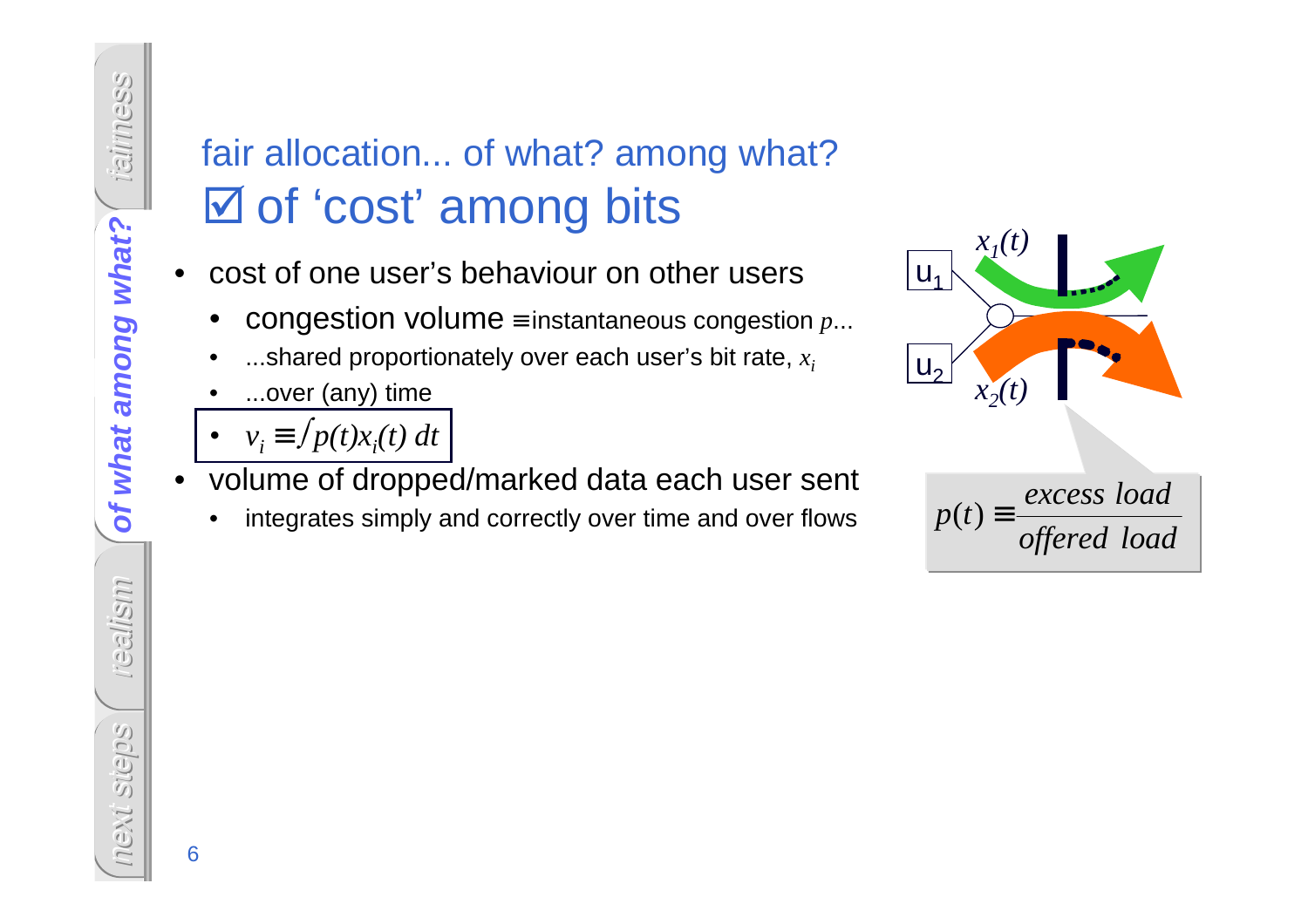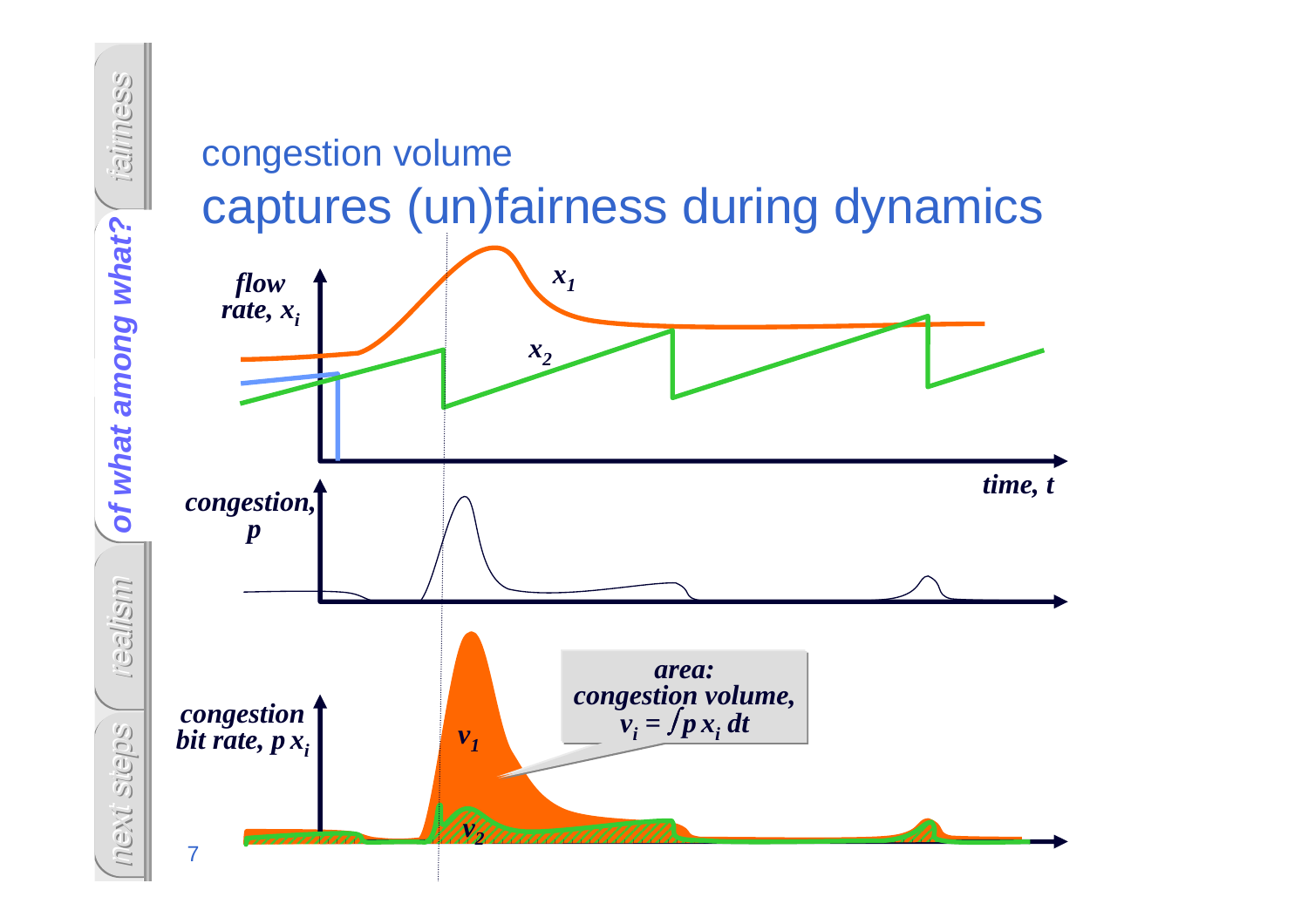# fair allocation... of what?**x** not rate

- • what discipline deals with fairness?
	- political economy (supported by philosophy)•
- • fairness concerns shares of
	- benefits (utility), costs or both
- • benefit ≠ flow rate
	- users derive v different benefit per bit from each app•
- • cost ≠ flow rate
	- cost of building network covered by subscriptions•
	- •cost to other users depends on congestion
	- no cost to other users (or network) if no congestion•
	- •very different costs for same flow rate with diff congestion
- • "equal flow rates are fair"?
	- no intellectual basis: random dogma•
- • even if aim were equal benefits / costs
	- equal flow rates would come nowhere near achieving it •



fairness

of what?

of what? **of what?**

among

realism

next steps

**MEXT** 

**Stielpis**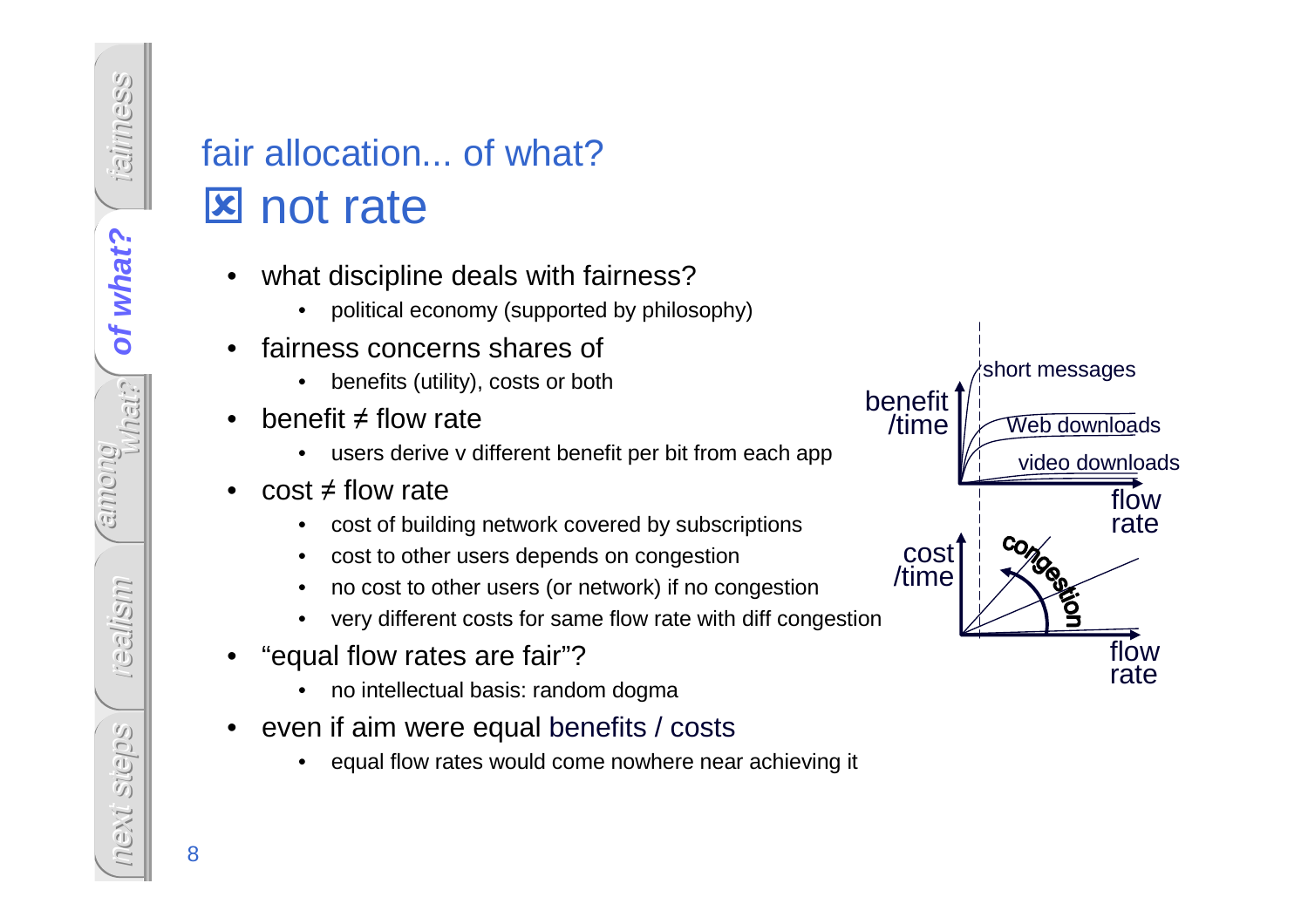# fair allocation... among what?**x** not flows



- we expect to be fair to people, institutions, companies
	- 'principals' in security terms
- •why should we be fair to transfers between apps?
	- •where did this weird argument come from?
	- • like claiming food rations are fair if the boxes are all the same size
		- –irrespective of how many boxes each person gets
		- or how often they get them

9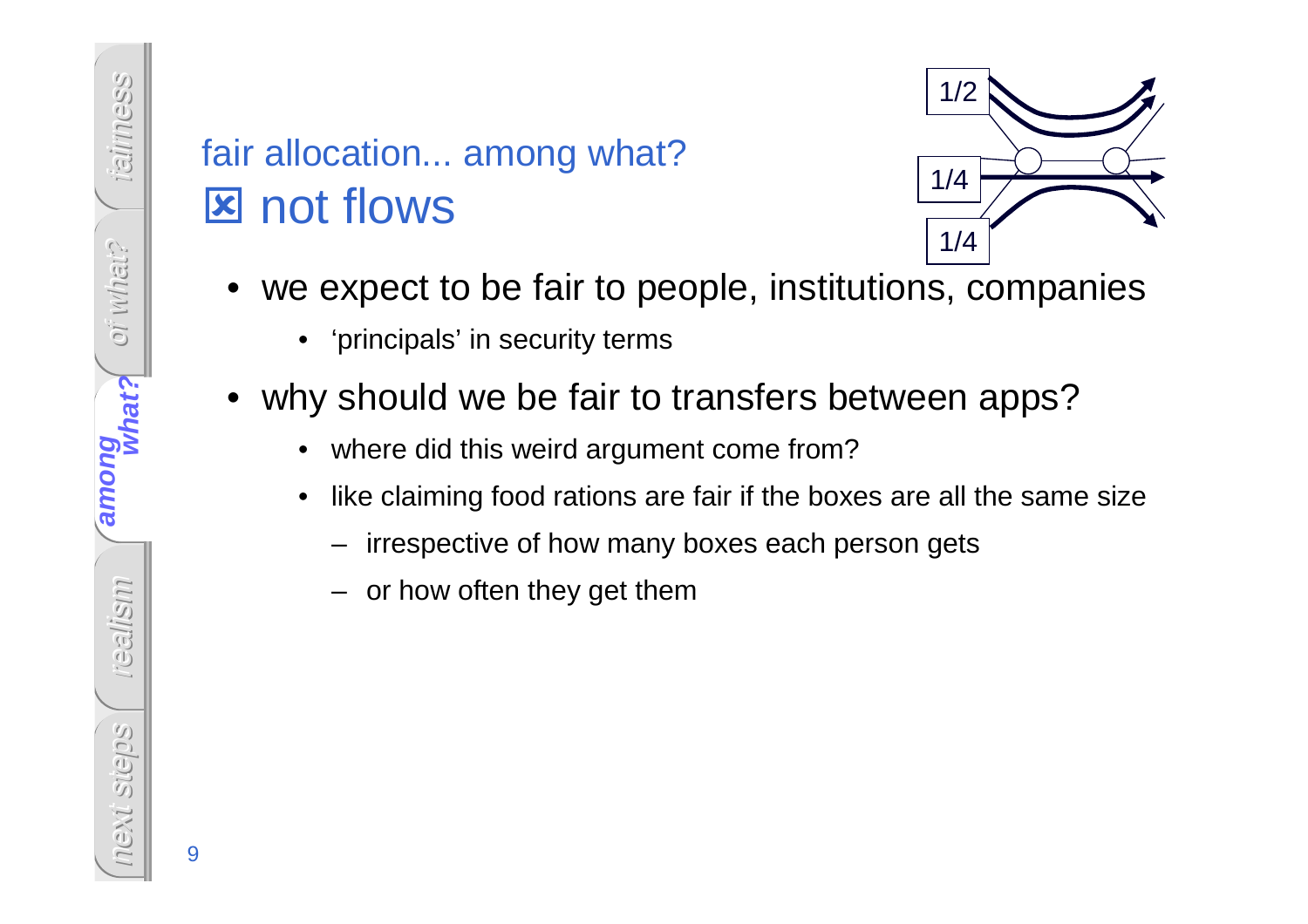# fair allocation...

# among users, over time

- • users A & B congest each other
	- •then A & C cause similar congestion, then A & D...
	- •is it fair for A to get equal shares to each of B, C & D each time?
- • in life fairness is not just instantaneous
	- •even if Internet doesn't always work this way, it must be able to
	- •efficiency and stability might be instantaneous problems, but not fairness
- $\bullet$  need somewhere to integrate cost over time (and over flows)
	- •the sender's transport and/or network edge are the natural place(s)
- • places big question mark over router-based fairness (e.g. XCP)
	- $\bullet$  at most routers data from any user might appear
		- each router would need per-user state
		- and co-ordination with every other router



fairness

oi what?

oi what?

what?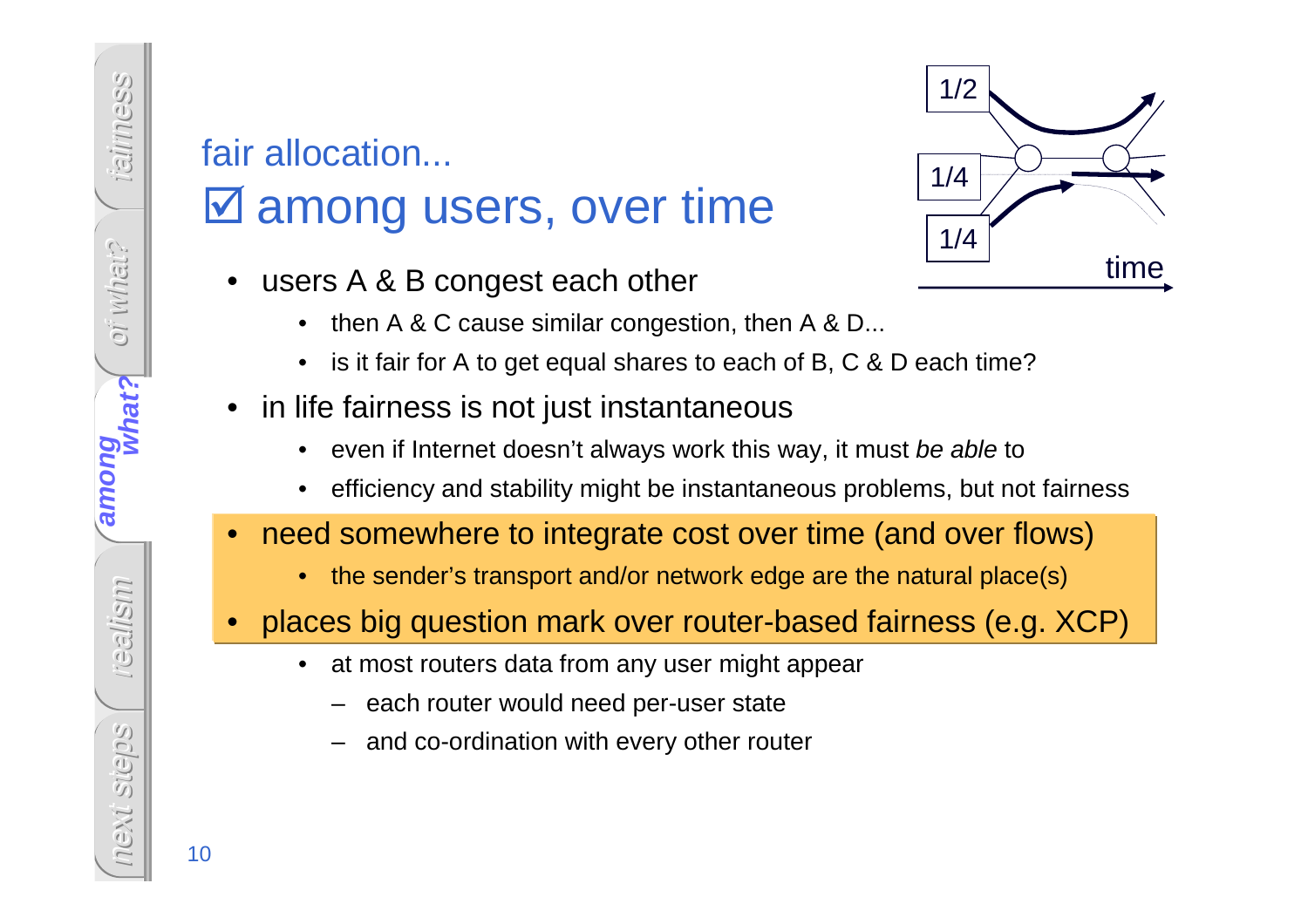# enforcement of fairness

- • if it's easy to 'cheat', it's hardly a useful fairness mechanism
	- $\bullet$ whether intentionally or by innocent experimentation
- if every flow gets equal rate
	- •the more flows you split your flow into, the more capacity you get
	- • fairness per source-destination pair is no better
		- Web/e-mail hosting under one IP addr
		- stepping stone routing (cf bitTorrent)



•by design, cost alloc'n among bits is immune to identifier cheats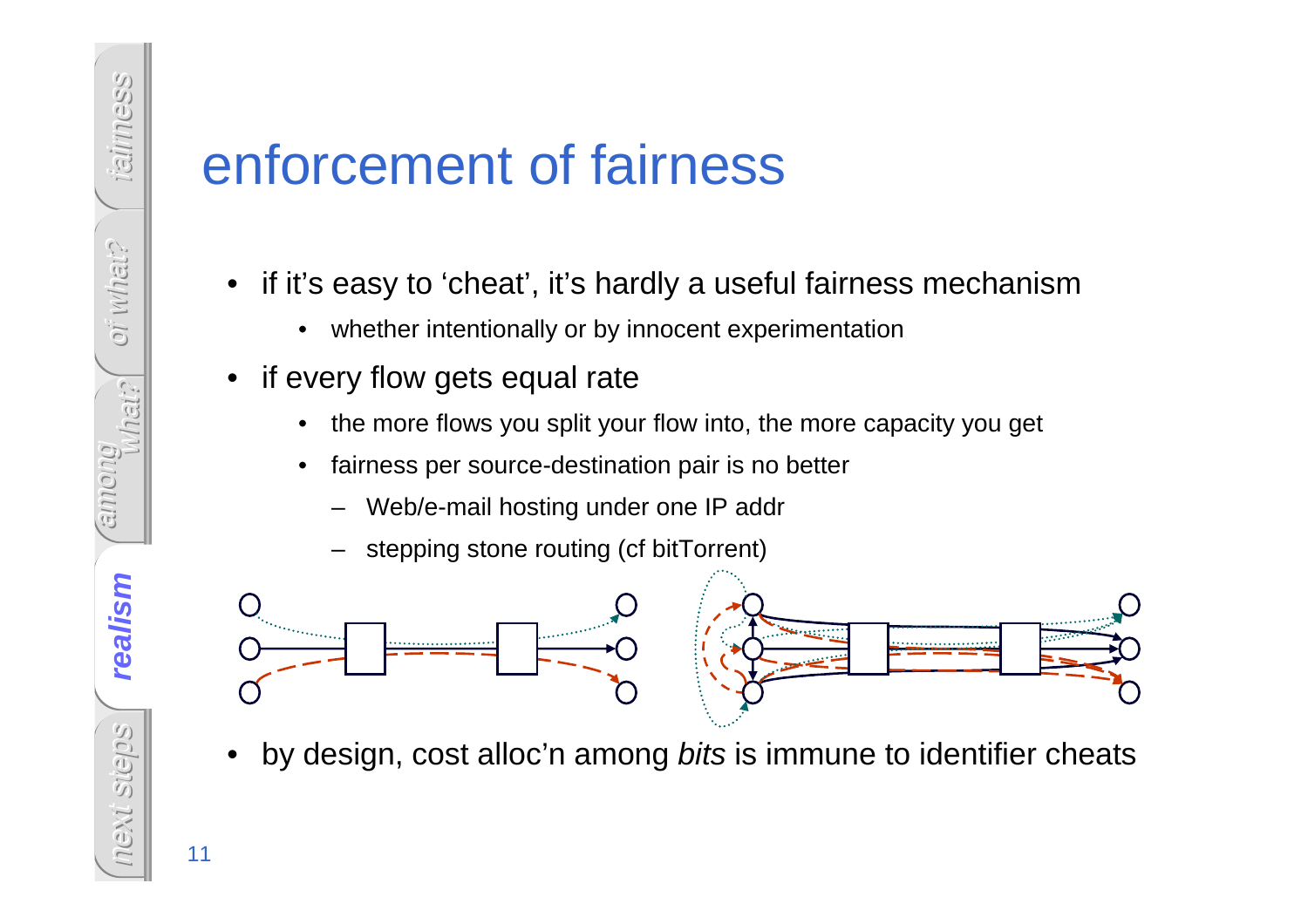### missing the pointdue to flow rate obsession

- • max-min-, proportional-, TCP- fairness of flow rates
	- • not even in same set as weighted proportional fairness
		- •"flow A can go  $w$  times as fast as B"
		- •hardly a useful definition of fairness if A can freely choose *w*\*
		- •interesting part is what regulates A's choice of *w*
- • flow rates & their weights: outcome of a deeper level of fairness
	- •congestion cost fairly allocated among bits (RED algorithm): cost fairness
	- • if users (economic entities) accountable for cost of their bits
		- •they will arrange their flow rates to be weighted by their (private) utility
	- •the measure of fairness is *not* the resulting relative flow rates because  $w$  is private<sup>\*</sup>
		- •making users account for congestion costs is in itself sufficient fairness
- • Kelly proved cost fairness maximises global benefits
	- •any other allocation would reduce benefit
	- •also, costs can easily be re-allocated to bring about other forms of fairness...

<sup>\*</sup> original XCP paper, for example, makes this common mistake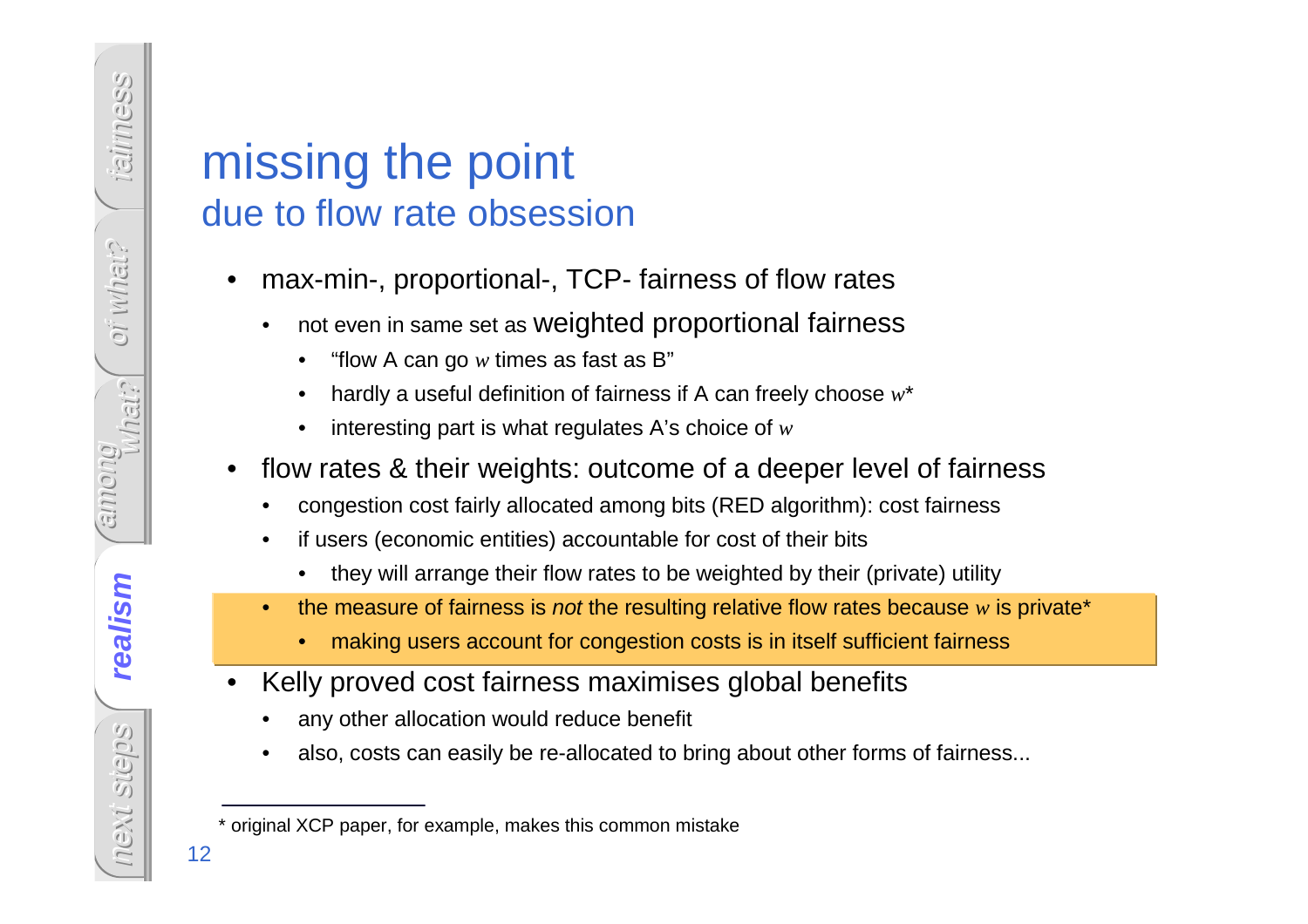# fairness between fairnesses



- • to isolate a subgroup who want their own fairness regime between them
	- •must accept that network between them also carries flows to & from other users
- • in life, local fairnesses interact through global trade
	- • e.g. University assigns equal shares to each student
		- but whole Universities buy network capacity from the market
	- •further examples: governments with social objectives, NATO etc
- • cost fairness sufficient to support allocation on global market
	- $\bullet$  then subgroups can reallocate the right to cause costs within their subgroup
		- around the edges (higher layer)
	- • naturally supports current regime as one (big) subgroup
		- incremental deployment
- • different fairness regimes will grow, shrink or di e
	- determined by market, governments, regulators, society around the edges•
	- •all over congestion marking at the IP layer – neck of the hourglass

religionpoliticslegalcommercialapptransportnetworklinkphysical

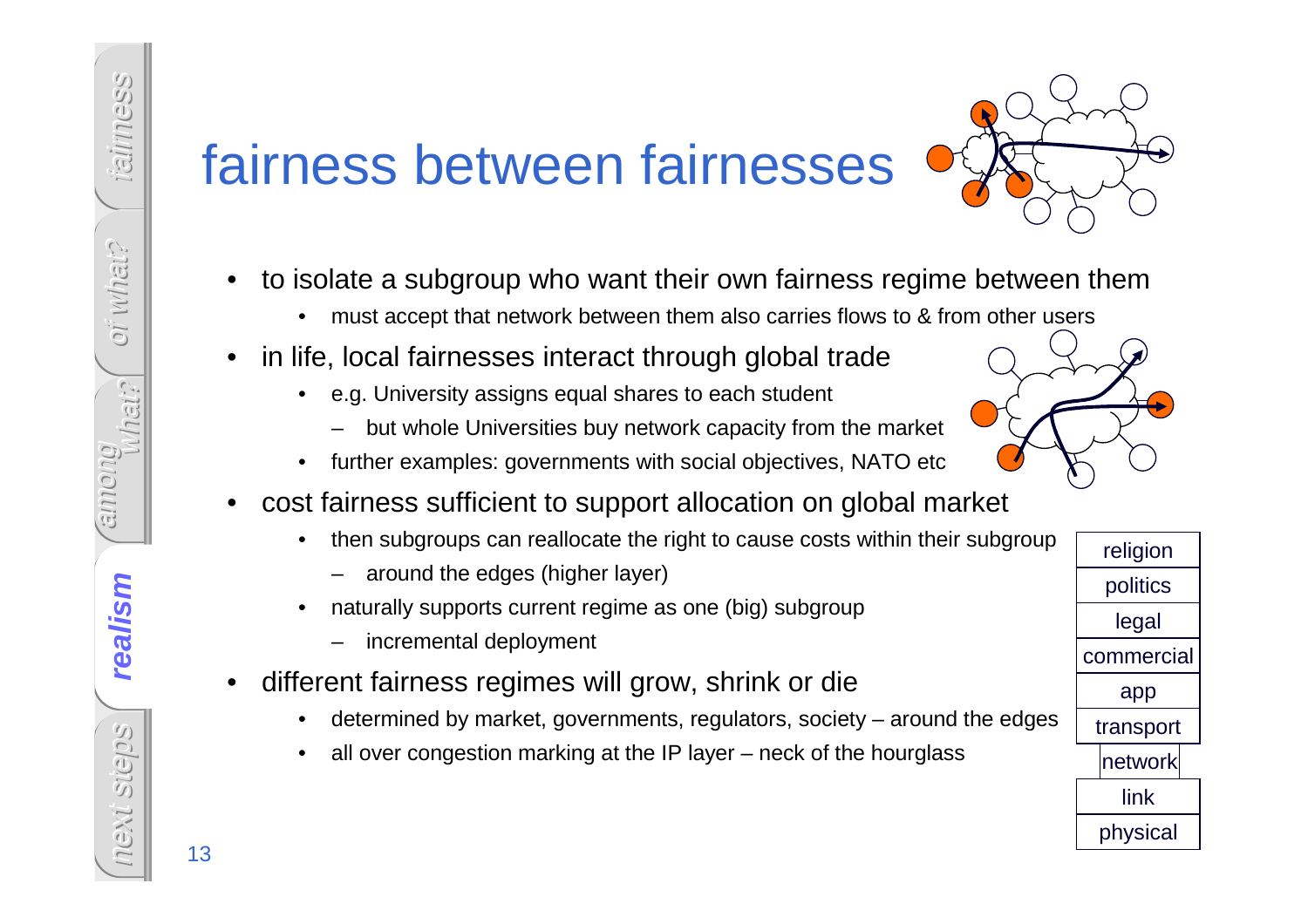### next stepswho should decide what fairness to have?

- •certainly not the IETF
- fairness nothing to do with •functioning of network
	- there will always be an allocation
	- •any allocation 'works'
	- • can alter fairness independently of utilisation
		- •XCP, opening multiple TCPs
- •a socio-economic requirement on engineering
- •candidates

•

- •governments
- •network owner (e.g. military, university, private, commercial)
- •market
- • should be able to do all the above
	- IETF skill should be to 'design for tussle' [Clark, 2002] •
	- •basis of the design of re-ECN
- • currently the IETF does decide
	- based on an unsubstantiated notion of •fairness between flow rates
		- which has no basis in real life, social •science, philosophy or anything
	- this view isn't even complete enough to •be a form of fairness

next steps<br>
14 **next steps**

fairness

oi what?

oi what?

among

realism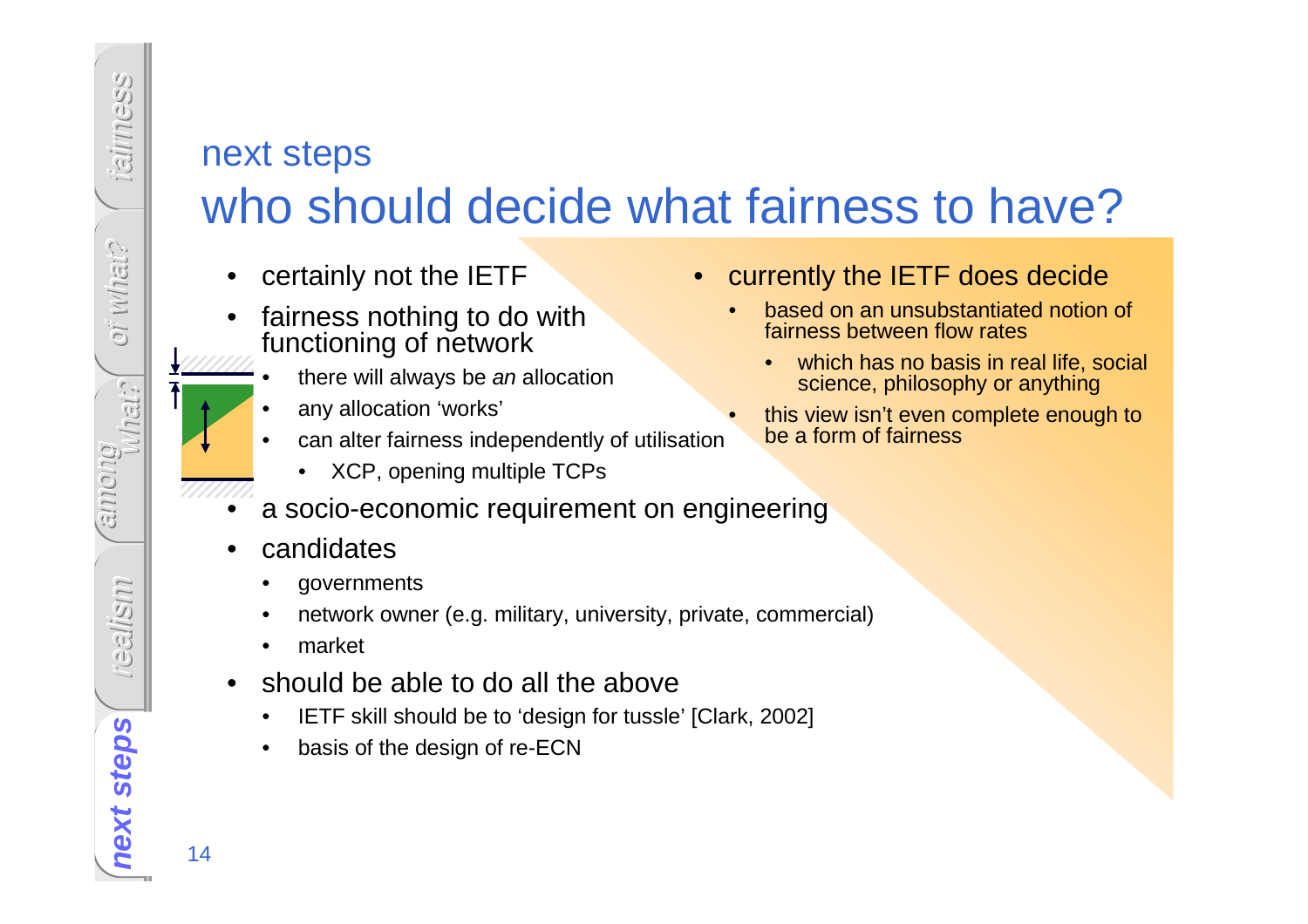#### next stepsaim, fire, ready

- 2. need to be able to make senders accountable' for congestion caused
	- •accountable to whom?



- the network(s) in which they are causing congestion
- in practice: structure accountability through attached neighbours?
- networks need to see reliable congestion information
- • 'accountable' doesn't mean 'pay for'
	- it can mean 'limit cost within the flat rate already paid'
	- it can also mean 'with a lot of give and take'
- 3. need weighting parameter added to transport APIs (cf MulTCP)
- 1. transition from what we have now?
	- we have absolutely no fairness, so there's nothing to transition from•
	- but there is a danger of getting it more wrong than we have already •
	- •therefore MUST do step 2 before 3
	- hi-speed congestion ctrl in progress should be designed as if we have 2•
		- voluntary cost fairness (cf. voluntary TCP fairness)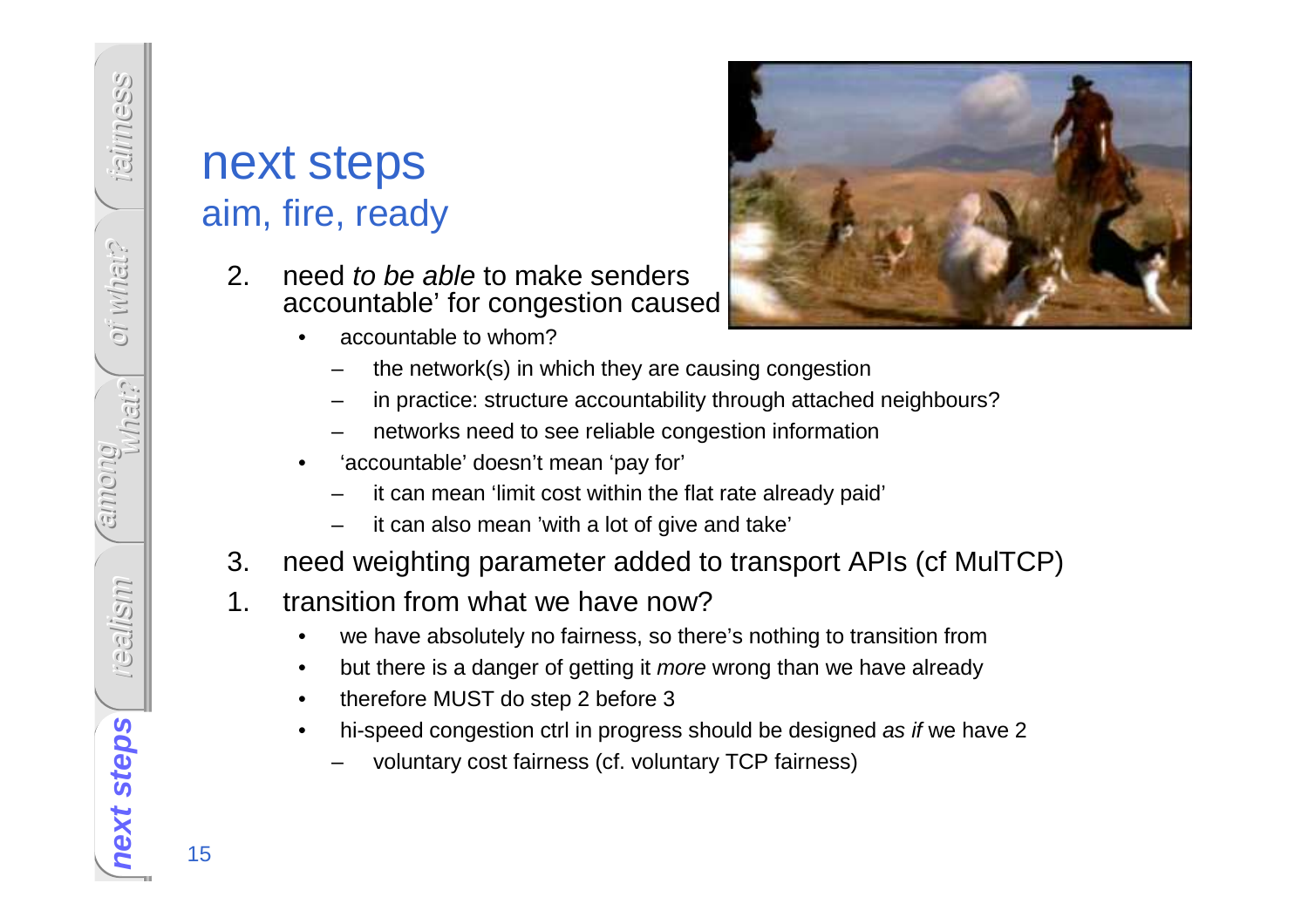## conclusions

- • we have nothing to lose but an outdated dogma
	- we can keep everything we've engineered, and traditional pricing•
	- •but no-one should ever again claim fairness based on flow rates
	- • unless someone can give a rebuttal using a respected notion of fairness from social science
- •this is important – conflicts between real people / businesses
- • TCP, WFQ etc are insufficient to control fairness
	- •we have freedom without any form of fairness at all
	- $\boldsymbol{\mathsf{x}}$ rate is absolutely nothing like a measure of fairness
	- $\boldsymbol{\mathsf{x}}$ being fair to flows is as weird as talking to vegetables
	- not considering fairness over time is a huge oversight
- • cost fairness requires users to be accountable for congestion costs
	- •based on sound economics, justified by maximising global benefit
- • sub-groups can assert different fairness regimes at higher layers
	- •'flow rate fairness' might then prove itself by natural selection (or not)!
- • re-ECN aims to make this underlying 'cost fairness' practical
	- •networks can regulate congestion with engineering, rather than Kelly's pricing
	- • plan to explain from scratch in Bar BoF at Prague IETF
		- also bar mitzvahs, weddings, after-dinner speeches, ...  $\bullet$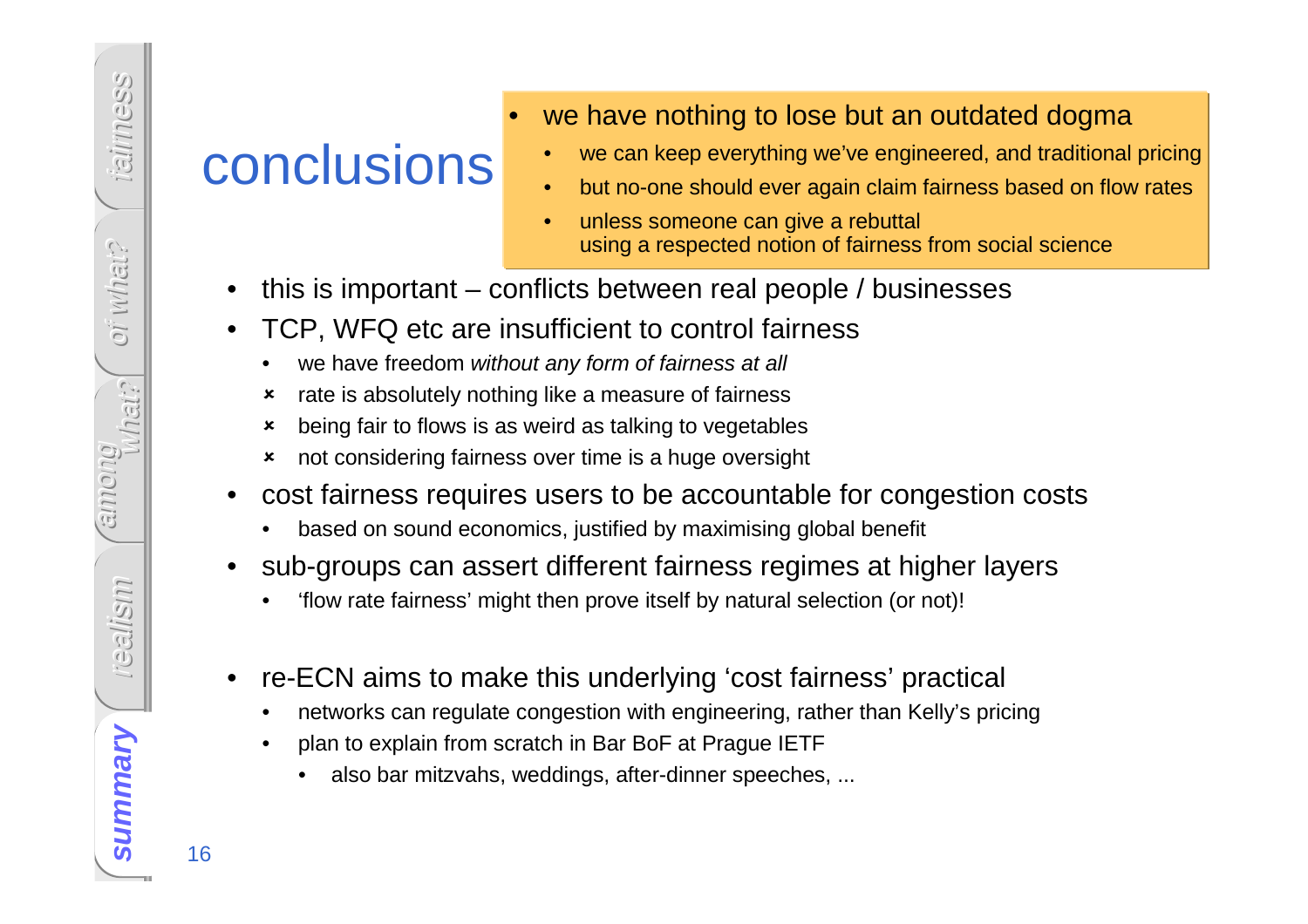# flow rate fairnessdismantling a religion

 <draft-briscoe-tsvarea-fair-00.pdf><www.sigcomm.org/ccr/drupal/?q=node/166>

> spare slides: $\overline{O}$  definition of congestion<br> $\overline{O}$  specific problems with O specific problems with rate fairness:<br>FERC - TFRC - max-min $\overline{O}$  why cost fairness, not benefit fairness<br> $\overline{O}$  calibrating 'cost to other users' O calibrating 'cost to other users'<br> $\Omega$  re-ECN O re-ECN<br>draft-br>

<draft-briscoe-tsvwg-re-ecn-tcp-03>





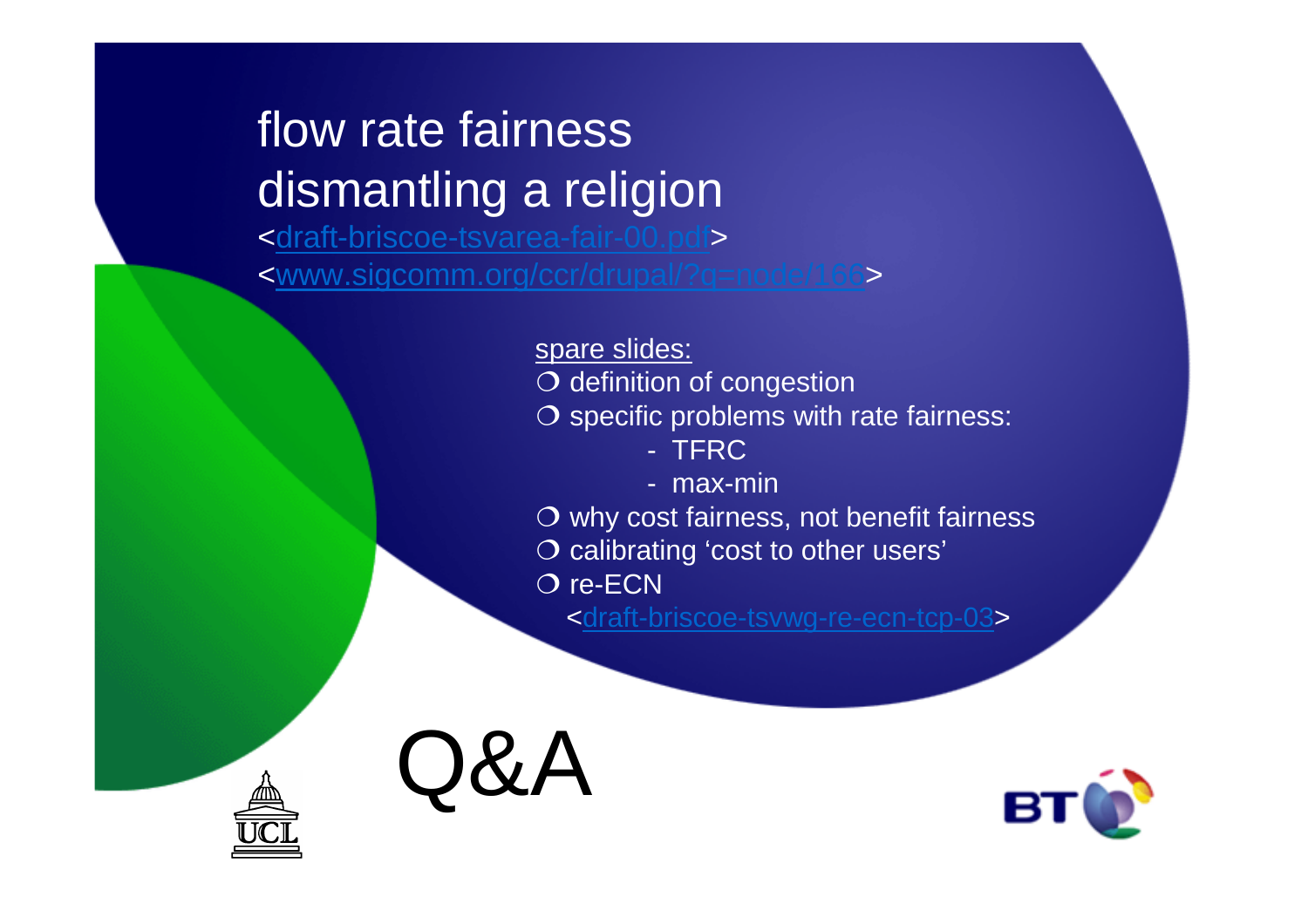### definition of congestionfrom the outside looking in

- $\bullet\,$  instantaneous resource congestion,  $_1$  $\_\,load(t)$  $\left( t\right)$  $(t)$  *offered load texcess load*  $p(t) \equiv \frac{excess\_load(t)}{offared\_load(t)}$ *t* + $\equiv \frac{\text{Caccos} - \text{iccat}(V)}{}$
- divisor is significant
	- •resource 'calculates' *p* in bulk and communicates it to each load
	- • each load knows its own contribution to load – its own rate, *xi*
		- $\bullet$   $\,$  so each load can know its own contribution to excess load,  $p x_{i}$
- equivalent to
	- probability of loss•
	- probability of ECN marking (by redefining 'excess' load)
- probability of loss/marking along path
	- • combinatorial probability of loss/marking at each resource along path $p \equiv 1 - (1 - p_1)(1 - p_2)$  $\equiv p_1 + p_2$  $\forall i, p_i$  << 1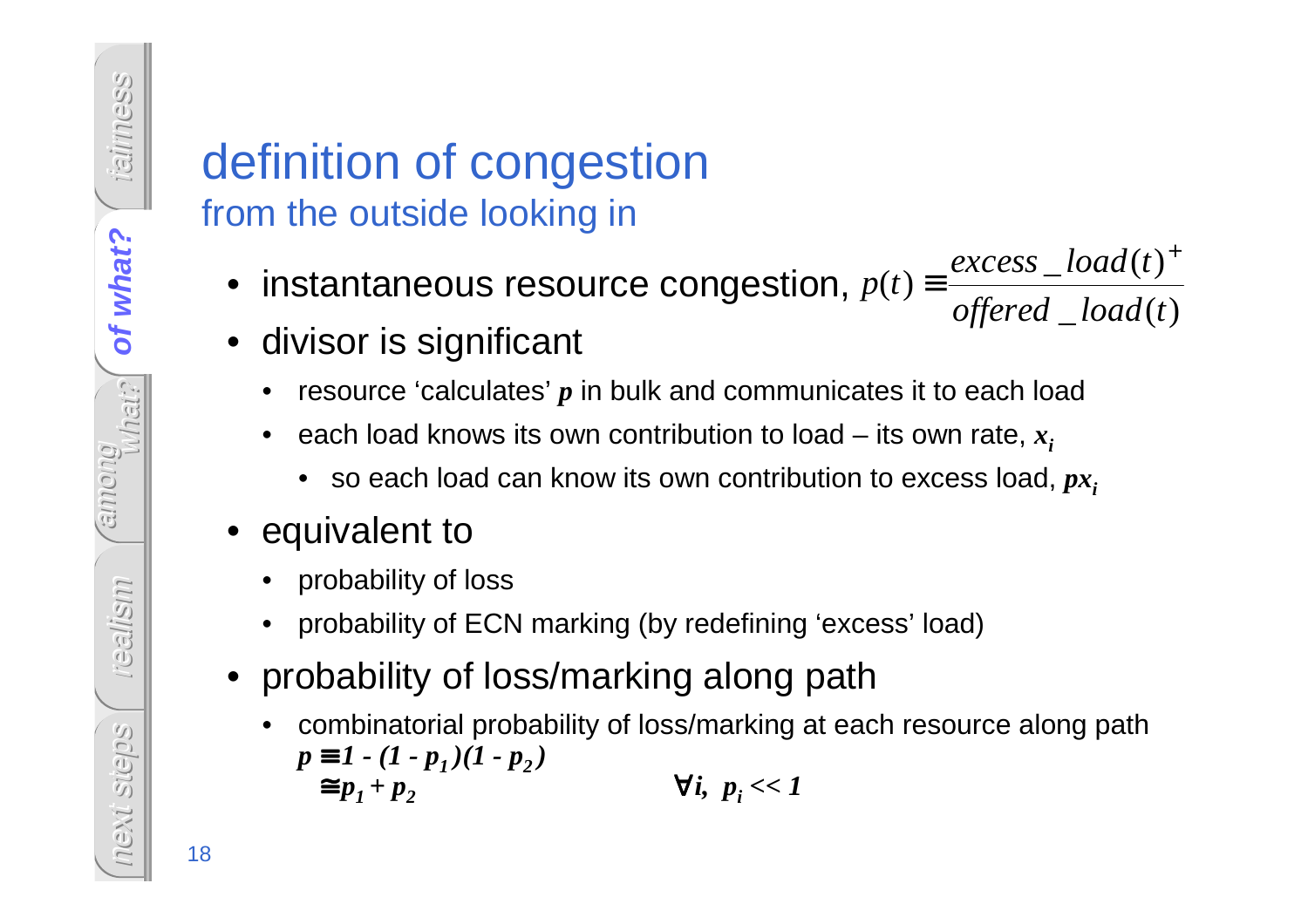### fair allocation... of what? among what?of 'cost' among bits

- • cost of one user's behaviour on other users
	- •congestion volume≡ instantaneous congestion *p*...
	- ...shared proportionately over each user's bit rate, *xi*•
	- •...over (any) time
	- • $v_i$  ≡  $f p(t) x_i(t) dt$
- volume of dropped/marked data each user sent •
	- •integrates simply and correctly over time and over flows



•example

| $v_1$ = 10% x 200kbs <sup>-1</sup> x 50ms        |              |            | $+10\% \times 300$ kbs <sup>-1</sup> x 150 ms |           |
|--------------------------------------------------|--------------|------------|-----------------------------------------------|-----------|
| and the                                          | 1kb          |            | 4.5kb                                         | $= 5.5kb$ |
| $v_2 = 10\% \times 300$ kbs <sup>-1</sup> x 50ms |              |            | $+10\% \times 200$ kbs <sup>-1</sup> x 150ms  |           |
| $=$ $-$                                          | <u>1.5kb</u> | <b>A+7</b> | 3kb                                           | $= 4.5kb$ |

toy scenario for illustration only; strictly...

• a super-linear marking algorithms to determine p is preferable for control stability

• the scenario assumes we're starting with full buffers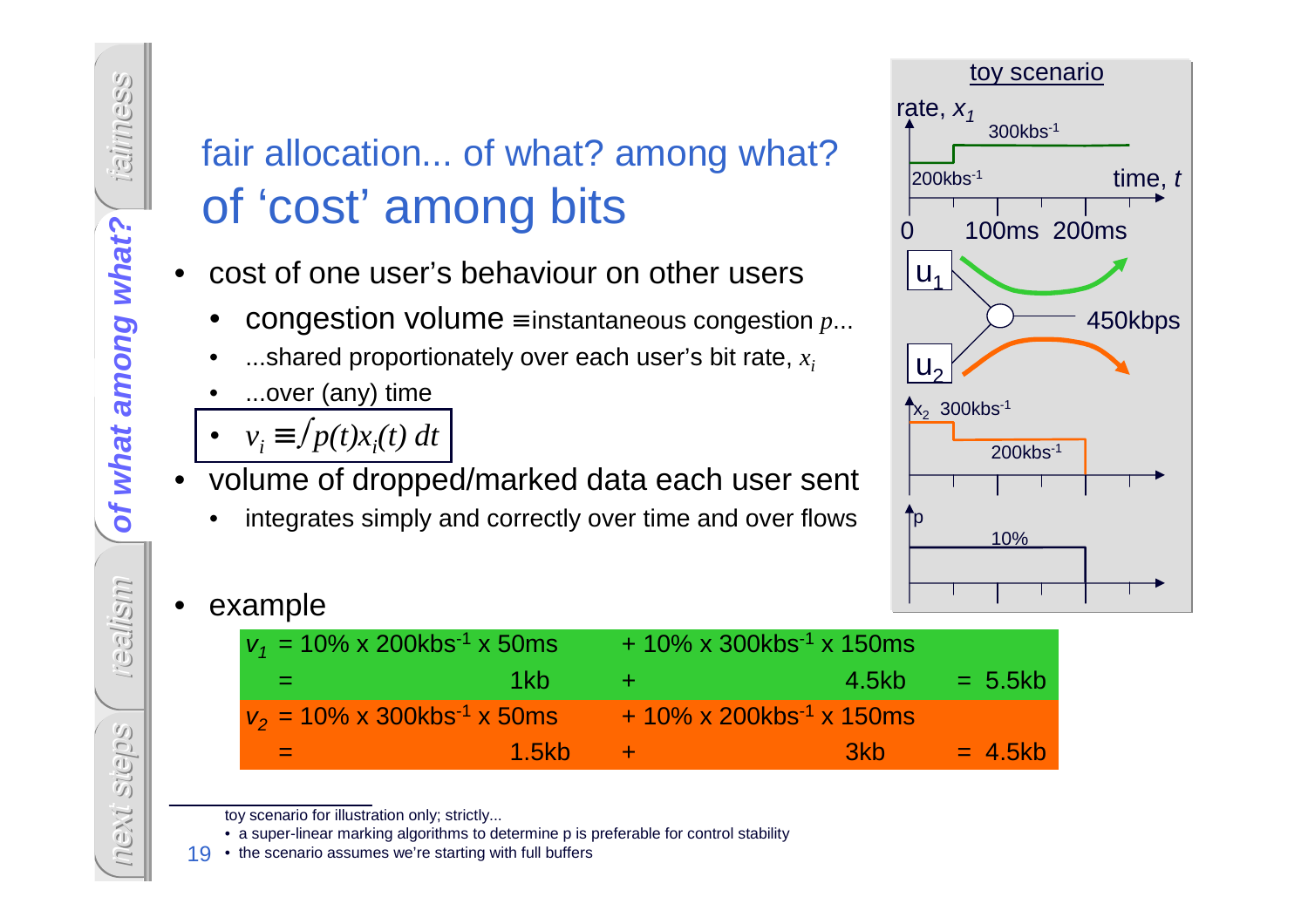# fair allocation... of what?

### why cost fairness, not benefit fairness?

- • two electricity users
	- •one uses a unit of electricity for a hot shower
	- •next door the other uses a unit for her toast
- • the one who showered enjoyed it more than the toast
	- $\bullet$ should she pay more?
- • in life, we expect to pay only the cost of commodities
	- •a competitive market drives the price to cost (plus 'reasonable' profit)
	- •if one provider tries to charge above cost, another will undercut
- $\bullet$  cost metric is all that is needed technically anyway
	- •if operator does charge by value (benefit), they're selling snake-oil anyway
	- •don't need a snake-oil header field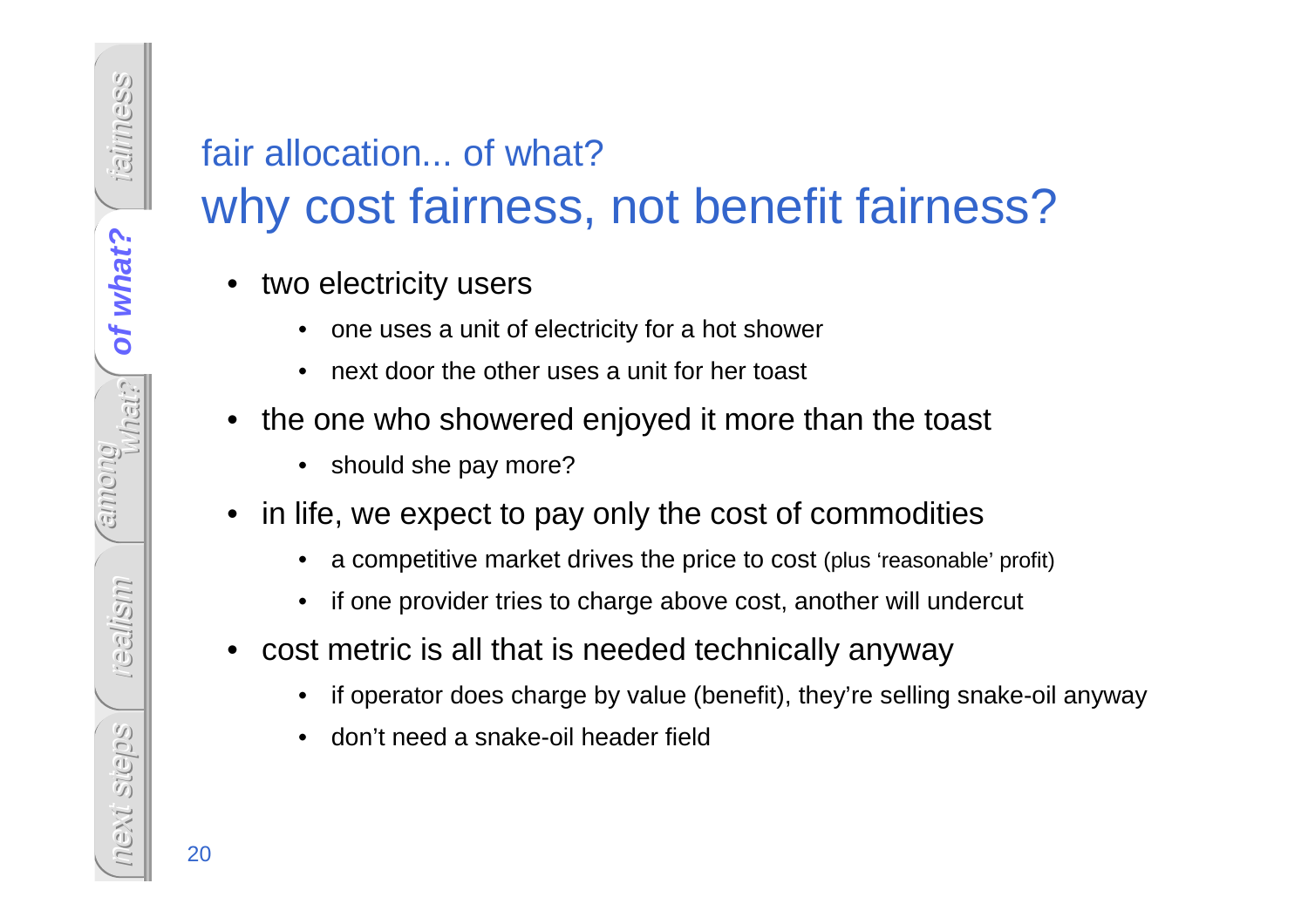### illustration: TCP-friendly rate control (TFRC)problems with rate fairness

- • TCP-friendly
	- same ave rate as TCP•
	- congestion response can be more sluggish•
- • compared to TCP-compatible
	- higher b/w during high congestion•
	- •lower b/w during low congestion
- • giving more during times of plenty doesn't compensate for taking it back during times of scarcity
- • TCP-friendly flow causes more congestion volume than TCP
- need lower rate if trying to cause •same congestion cost•



•compared to the broken per flow notion common to both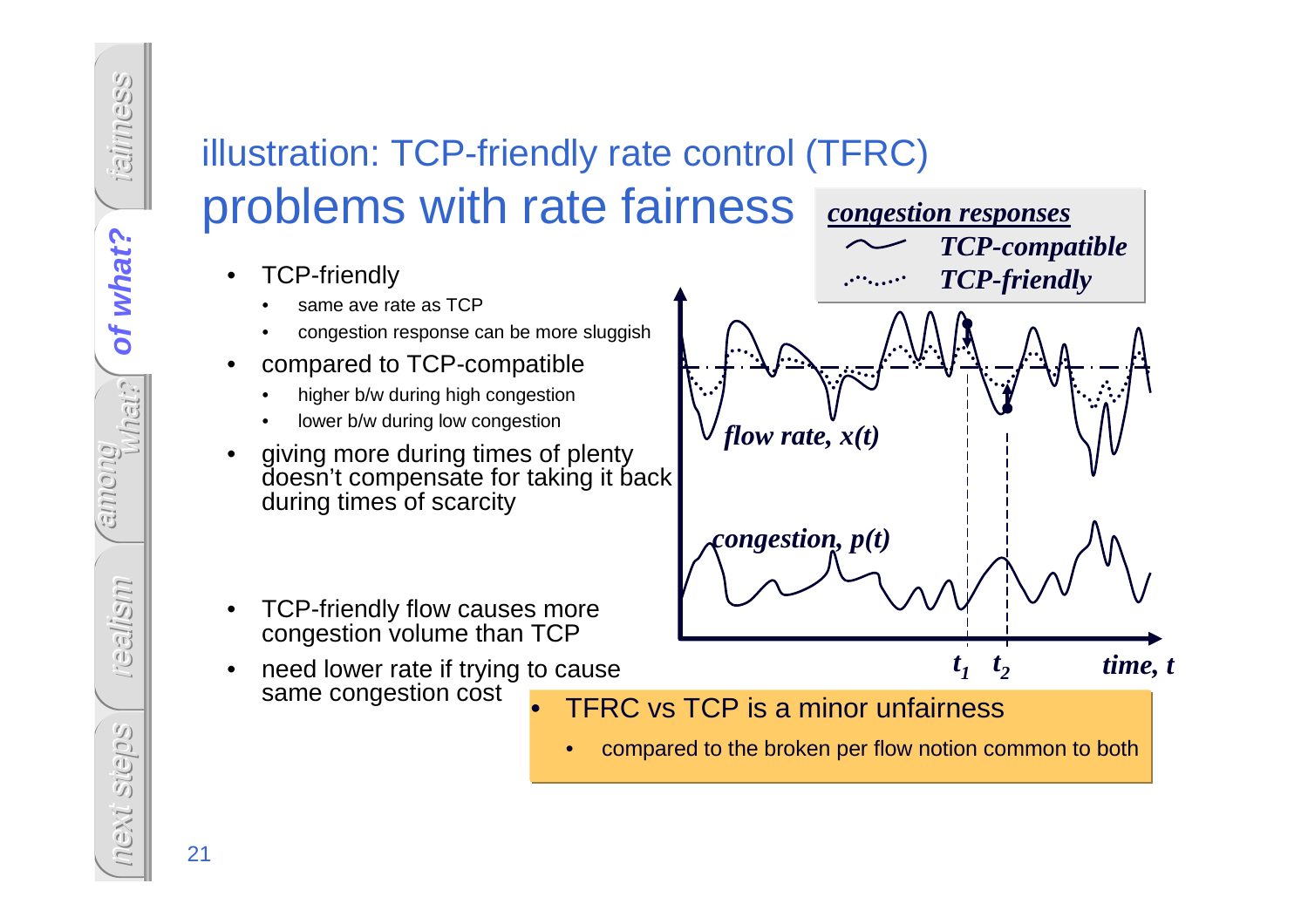### illustration: max-min rate fairnessproblems with rate fairness

- • max-min rate fairness
	- •maximise the minimum share
	- •then the next minimum & so on
- • if users take account of the congestion they cause to others
- • max-min rate fairness would result if all users' valuation of rate were like the sharpest of the set of utility curves shown [Kelly97]
	- • they all value high rate exactly the same as each other
	- • they all value very low rate just a smidgen less
	- •ie, they are virtually indifferent to rate

*utility*

#### *flow rate*

- $\bullet$ users aren't that weird
- ∴ max-min is seriously unrealistic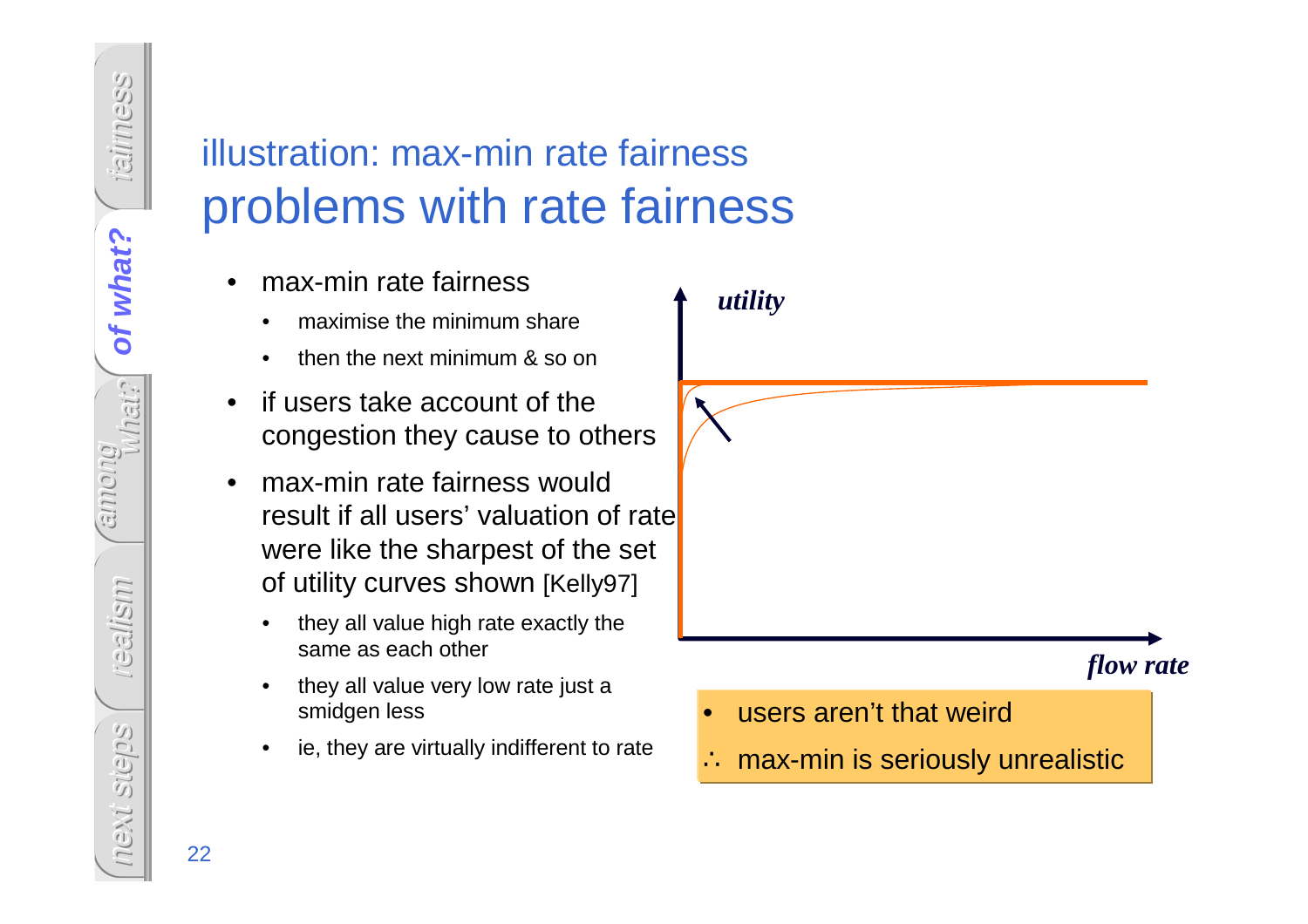# calibrating 'cost to other users'

- • congestion volume
	- 1. both a measure of 'cost to other users'
	- 2. and a measure of traffic not served
- • a monetary value can be put on 'traffic not served'
	- • the marginal cost ∂*C/*∂*X* of upgrading the network equipment
		- • so that it wouldn't have dropped (or marked) the volume it did
- • cost of 2. tends to 1.
	- •in a competitive market
	- • or some other welfare maximising 'invisible hand'



- • example of one interface card
	- **variable** usage cost = \$ 45/Gbps
	- balance of capacity  $= $55/\text{Gbps}$
	- •fixed capacity cost  $= $100/\text{Gbps}$

•

•

- • $fixed$  operational costs  $+$  whatever
- -

fairness

of what?

**of what?**

of what?

among

realism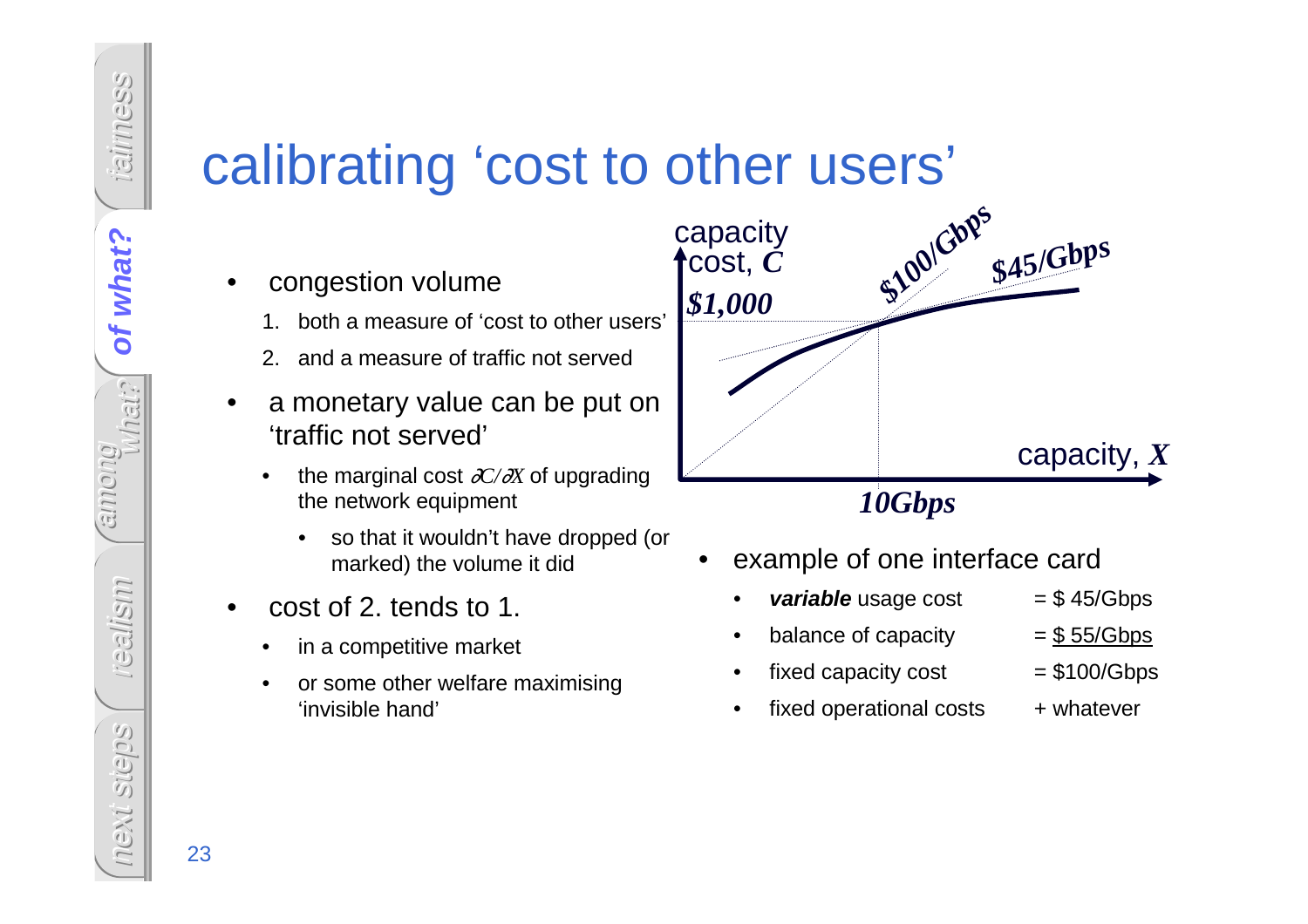#### re-ECN next step towards architectural change

- • re-ECN: a change to IP <draft-briscoe-tsvwg-re-ecn-tcp-03>
	- •evolutionary pressure on transports
	- • **IP sender** has to mark at least as much congestion as emerges at the receiver
	- •**networks** can use these markings to gradually tighten fairness controls
		- •spectrum from tight to none
	- •weighted **sender transports** evolve
	- • **receiver transports** evolve that can negotiate weighting with sender
- • propose to use last reserved bit in IPv4 header
- • in return re-ECN enables
	- •fairness
	- •choice of fairness regimes
	- •robustness against cheating
	- • incremental deployment with strong deployment incentives
	- •a natural mitigation of DDoS flooding
	- •differentiated QoS
	- safe / fair evolution of new cc algs •
		- –DCCP, hi-speed cc etc.
	- • policing TCP's congestion responsefor those hooked on per flow fairness

fairness

oi what?

Ci what?

among

realism